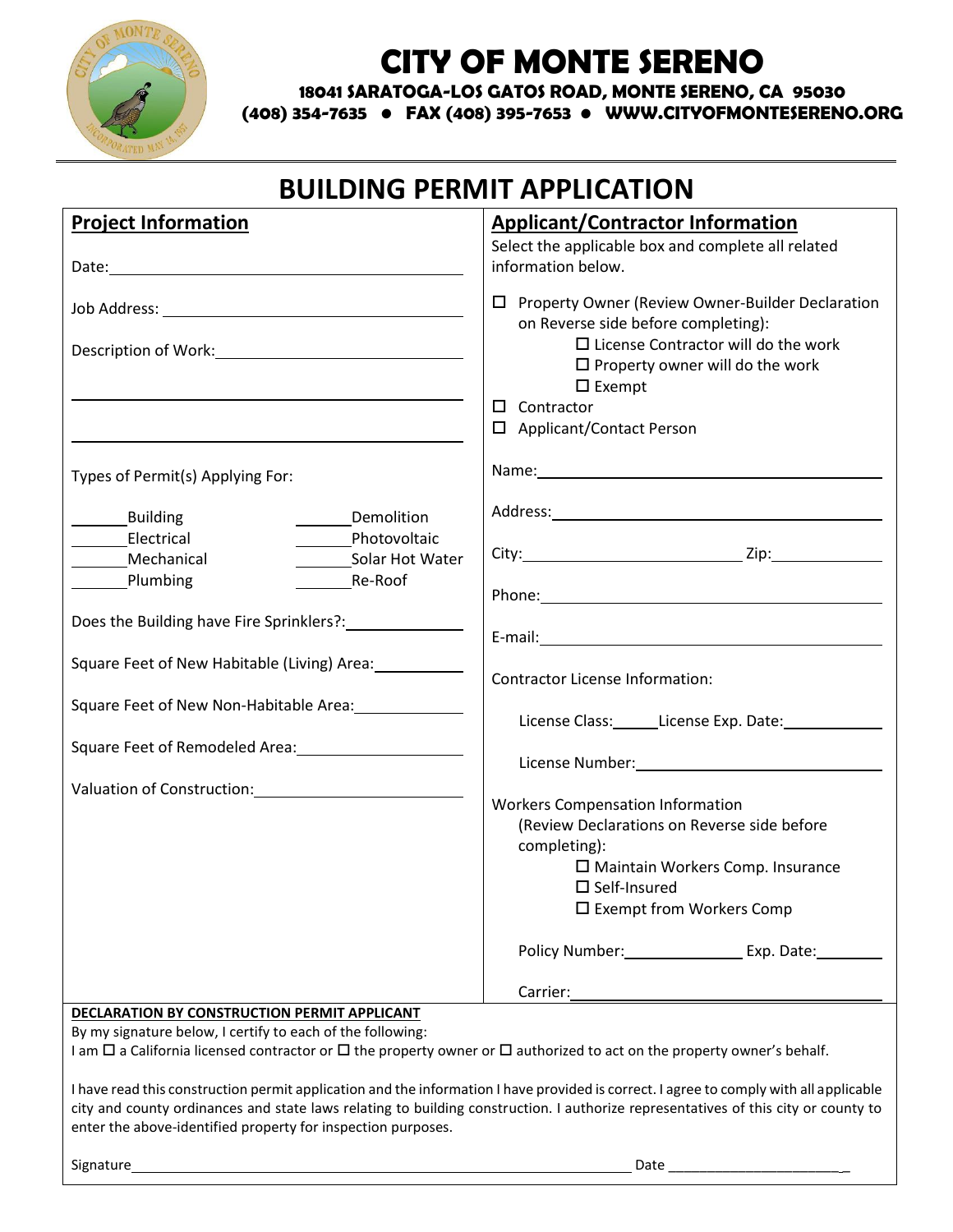## **OWNER-BUILDER DECLARATION**

I hereby affirm under penalty of perjury that I am exempt from the Contractors' State License Law for the reason(s) indicated below by the checkmark(s) I have placed next to the applicable item(s) (Section 7031.5, Business and Professions Code: Any city or county that requires a permit to construct, alter, improve, demolish, or repair any structure, prior to its issuance, shall also require the applicant for the permit to file a signed statement that he or she is licensed pursuant to the provisions of the Contractors' State License Law (Chapter 9 (commencing with Section 7000) of Division 3 of the Business and Professions Code) or that he or she is exempt from licensure and the basis for the alleged exemption. Any violation of Section 7031.5 by any applicant for a permit subjects the applicant to a civil penalty of not more than five hundred dollars (\$500).):

I, as owner of the property, or my employees with wages as their sole compensation, will do  $\Box$  all of or  $\Box$  portions of the work, and the structure is not intended or offered for sale (Section 7044, Business and Professions Code: The Contractors' State License Law does not apply to an owner of property who, through employees' or personal effort, builds or improves the property, provided that the improvements are not intended or offered for sale. If, however, the building or improvement is sold within one year of completion, the Owner Builder will have the burden of proving that it was not built or improved for the purpose of sale.).

I, as owner of the property, am exclusively contracting with licensed contractors to construct the project. Section 7044, Business and Professions Code: The Contractors' State License Law does not apply an owner of property who builds or improves thereon, and who contracts for the projects with a licensed contractor pursuant to the Contractors' State License Law.).

I am exempt from licensure under the Contractors' State License Law for the following reason:

By my signature below I acknowledge that, except for my personal residence in which I must have resided for at least one year prior to completion of the improvements covered by this permit, I cannot legally sell a structure that I have built as an owner-builder if it has not been constructed in its entirety by licensed contractors. I understand that a copy of the applicable law, Section 7044 of the Business and Professions Code, is available upon request when this application is submitted or at the following Web site: [http://www.leginfo.ca.gov/calaw.html.](http://www.leginfo.ca.gov/calaw.html)

Signature of property owner or authorized agent Date:

### **LICENSED CONTRACTORS DECLARATION**

I hereby affirm under penalty of perjury that I am licensed under provisions of Chapter 9 (commencing with Section 7000) of Division 3 of the Business and Professions Code, and my license is in full force and effect. Contractor Name and Address:

License Class and Number Contractor Signature: Contractor Signature:

**Policy No. 2018** 

### **WORKERS' COMPENSATION DECLARATION**

WARNING: FAILURE TO SECURE WORKERS' COMPENSATION COVERAGE IS UNLAWFUL, AND SHALL SUBJECT AN EMPLOYER TO CRIMINAL PENALTIES AND CIVIL FINES UP TO ONE HUNDRED THOUSAND DOLLARS (\$100,000), IN ADDITION TO THE COST OF COMPENSATION, DAMAGES AS PROVIDED FOR IN SECTION 3706 OF THE LABOR CODE, INTEREST, AND ATTORNEY'S FEES.

I hereby affirm under penalty of perjury one of the following declarations:

I have and will maintain a certificate of consent to self-insure for workers' compensation, issued by the Director of Industrial Relations as provided for by Section 3700 of the Labor Code, for the performance of the work for which this permit is issued. Policy No.

I have and will maintain workers' compensation insurance, as required by Section 3700 of the Labor Code, for the performance of the work for which this permit is issued. My workers' compensation insurance carrier and policy number are: Carrier

Expiration Date

I certify that, in the performance of the work for which this permit is issued, I shall not employ any person in any manner so as to become subject to the workers' compensation laws of California, and agree that, if I should become subject to the workers' compensation provisions of Section 3700 of the Labor Code, I shall forthwith comply with those provisions.

DECLARATION REGARDING CONSTRUCTION LENDING AGENCY

I hereby affirm under penalty of perjury that there is a construction lending agency for the performance of the work for which this permit is issued (Section 3097, Civil Code). Lender's Name and Address: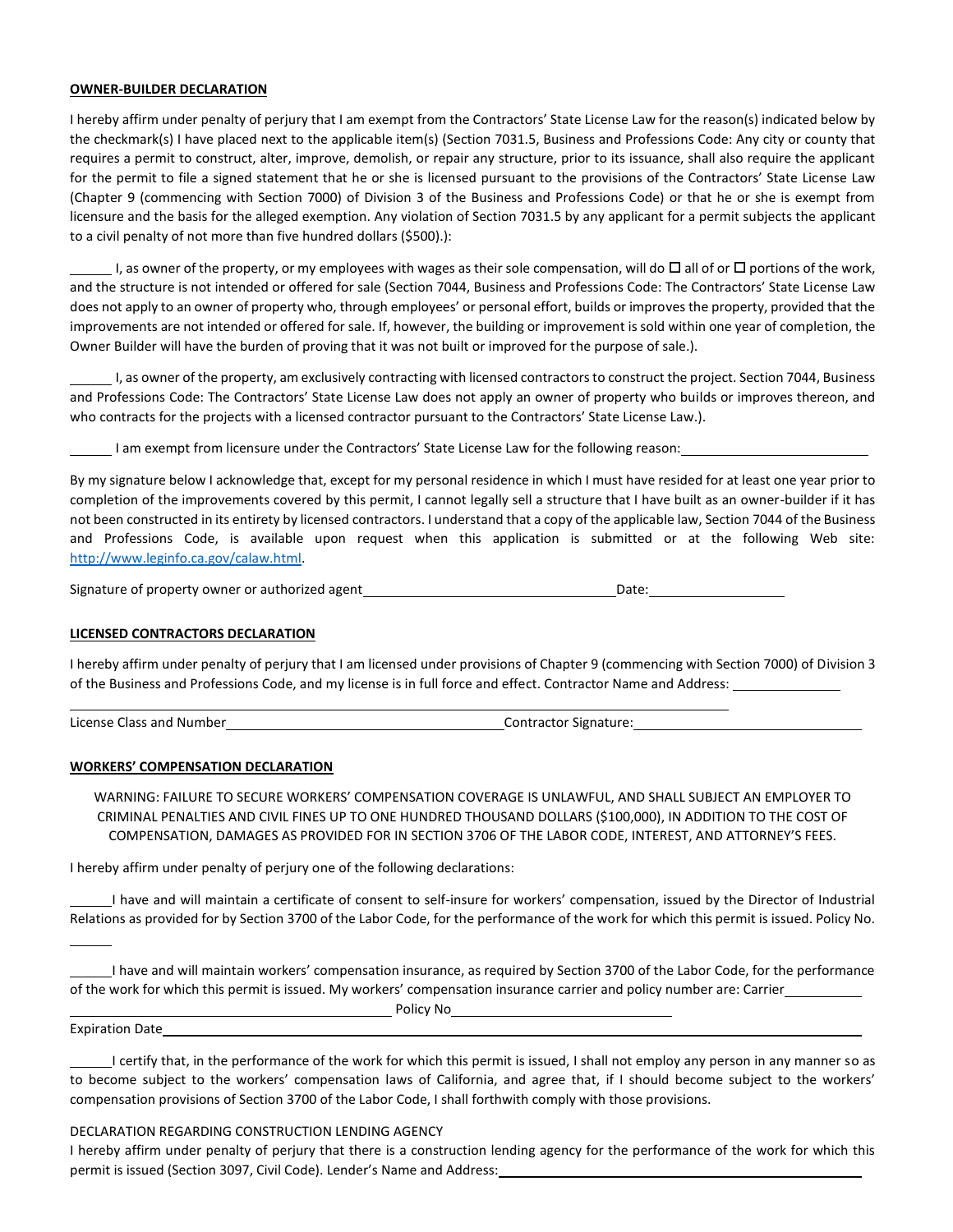## **DISCLOSURES AND FORMS FOR OWNER-BUILDERS APPLYING FOR CONSTRUCTION PERMITS IMPORTANT! NOTICE TO PROPERTY OWNER**

Dear Property Owner: An application for a building permit has been submitted in your name listing yourself as the builder of the property improvements specified at .

We are providing you with an Owner-Builder Acknowledgment and Information Verification Form to make you aware of your responsibilities and possible risk you may incur by having this permit issued in your name as the Owner-Builder. The City will not issue a building permit until you have read, initialed your understanding of each provision, signed, and returned this form to us at our official address indicated. An agent of the owner cannot execute this notice unless you, the property owner, obtain the prior approval of the permitting authority.

## **OWNER'S ACKNOWLEDGMENT AND VERIFICATION OF INFORMATION**

DIRECTIONS: Read and initial each statement below to signify you understand or verify this information.

\_\_\_\_1. I understand a frequent practice of unlicensed persons is to have the property owner obtain an "Owner Builder" building permit that erroneously implies that the property owner is providing his or her own labor and material personally. I, as an Owner-Builder, may be held liable and subject to serious financial risk for any injuries sustained by an unlicensed person and his or her employees while working on my property. My homeowner's insurance may not provide coverage for those injuries. I am willfully acting as an Owner-Builder and am aware of the limits of my insurance coverage for injuries to workers on my property.

\_\_\_\_2. I understand building permits are not required to be signed by property owners unless they are responsible for the construction and are not hiring a licensed Contractor to assume this responsibility.

\_\_\_\_3. I understand as an "Owner-Builder" I am the responsible party of record on the permit. I understand that I may protect myself from potential financial risk by hiring a licensed Contractor and having the permit filed in his or her name instead of my own.

\_\_\_\_4. I understand Contractors are required by law to be licensed and bonded in California and to list their license numbers on permits and contracts.

\_\_\_\_5. I understand if I employ or otherwise engage any persons, other than California licensed Contractors, and the total value of my construction is at least five hundred dollars (\$500), including labor and materials, I may be considered an "employer" under state and federal law.

\_\_\_\_6. I understand if I am considered an "employer" under state and federal law, I must register with the state and federal government, withhold payroll taxes, provide workers' compensation disability insurance, and contribute to unemployment compensation for each "employee." I also understand my failure to abide by these laws may subject me to serious financial risk.

\_\_\_\_7. I understand under California Contractors' State License Law, an Owner-Builder who builds single-family residential structures cannot legally build them with the intent to offer them for sale, unless all work is performed by licensed subcontractors and the number of structures does not exceed four within any calendar year, or all of the work is performed under contract with a licensed general building Contractor.

8. I understand as an Owner-Builder if I sell the property for which this permit is issued, I may be held liable for any financial or personal injuries sustained by any subsequent owner(s) that result from any latent construction defects in the workmanship or materials.

\_\_\_\_9. I understand I may obtain more information regarding my obligations as an "employer" from the Internal Revenue Service, the United States Small Business Administration, the California Department of Benefit Payments, and the California Division of Industrial Accidents. I also understand I may contact the California Contractors' State License Board (CSLB) at 1- 800-321-CSLB (2752) or www.cslb.ca.gov for more information about licensed contractors.